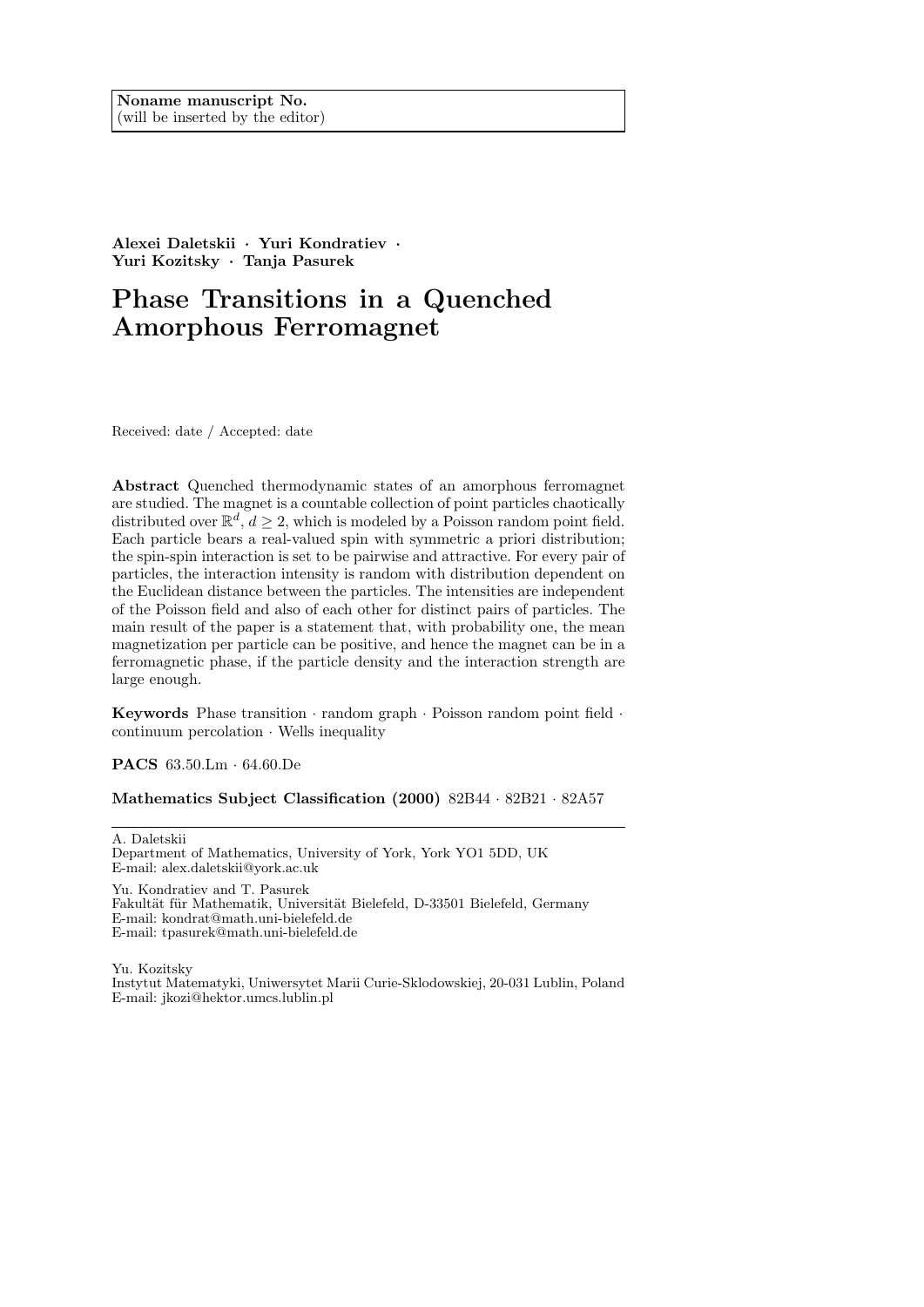## **1 Introduction**

In this paper, we study thermodynamic states of the following model of an interacting particle system. A countable collection of point 'particles' is chaotically distributed over  $\mathbb{R}^d$ ,  $d \geq 2$ . The corresponding mathematical model is a homogeneous Poisson random point field  $\pi_{\lambda}$  with intensity  $\lambda > 0$ . Each 'particle' represents a cluster of magnetically active physical particles, and hence is supposed to bear spin  $\sigma_x$  which takes any real value. We assume that  $\sigma_x \in \mathbb{R}$  is characterized by a symmetric a priori distribution *χ*. The spin-spin interaction is supposed to be pair-wise and attractive. For the 'particles' located at *x* and *y*, it has the form  $J_{xy}\sigma_x\sigma_y$  with intensity  $J_{xy} = \phi(|x-y|)D_{xy}$ , where a non-random (measurable) function  $\phi$  takes values in  $[\phi_*, \phi^*], \phi_* > 0$ ,  $\phi^* < \infty$ . The random variables  $\{D_{xy} : x, y \in \mathbb{R}^d, x \neq y\}$  take values 1 and 0 with probability  $g(|x-y|)$  and  $1-g(|x-y|)$ , respectively. They are mutually independent, and also independent of the underlying Poisson random field. We suppose that  $g(r) \in [0, 1]$ , and  $g(r) = 0$  whenever  $r > r_*$ , where  $r_* > 0$  is a fixed parameter of the model. The physical meaning of the factors  $D_{xy}$  is to take into account that some of the exchange interactions between the spins can be suppressed to zero by the random environment in which the system is placed. We call this model the *amorphous ferromagnet*, cf. [18, Section 11].

In view of the randomness mentioned above, the notion of the thermodynamic state of our model can be introduced in the following two ways. In the first one, the randomness is taken into account already at the level of local states defined on the space of joint configurations of particles, spins, and connection variables *D*. The global Gibbs measures constructed in this way are then the *annealed states*; they describe the equilibrium of the whole system. In the case of non-random  $D_{xy} = 1$ ,  $|x - y| \le r_*$  and  $D_{xy} = 0$ ,  $|x - y| > r_*$ , the mentioned configuration space would be the space of marked particle configurations  $\hat{\gamma} = \{(x, \sigma_x) : x \in \gamma\}$ , where  $\gamma$  is a locally finite subset of  $\mathbb{R}^d$ , see (1) below. The second approach, which we follow in this paper, is to construct thermodynamic states of the spin system alone for fixed *typical* configurations of the particles and the variables *D*. These are *quenched states*. The global observables characterizing such states are *self-averaging*, i.e., nonrandom. Note that studying quenched states is a more difficult problem as compared to that of annealed ones, in view of the present spatial irregularities which do not allow for applying here most of the methods effective for regular systems.

Actually, there exist only few publications on the mathematically rigorous theory of phase transitions in spin systems of general type living on non-crystalline (amorphous) substances, cf. [6–8, 20] where annealed states were considered. The reason for this is presumably that the methods for studying such phenomena, e.g., infrared estimates, are essentially based on the translation invariance (and other symmetries) of the underlying crystals. At the same time, for Ising spins  $\sigma_x = \pm 1$ , there exist methods applicable to the corresponding models on graphs, cf. [9, 10, 15]. The main idea of proving phase transitions in such models is to relate the appearance of multiple phases of the spin system with Bernoulli bond percolation on the underlying graph. On the other hand, an amorphous substance can be described in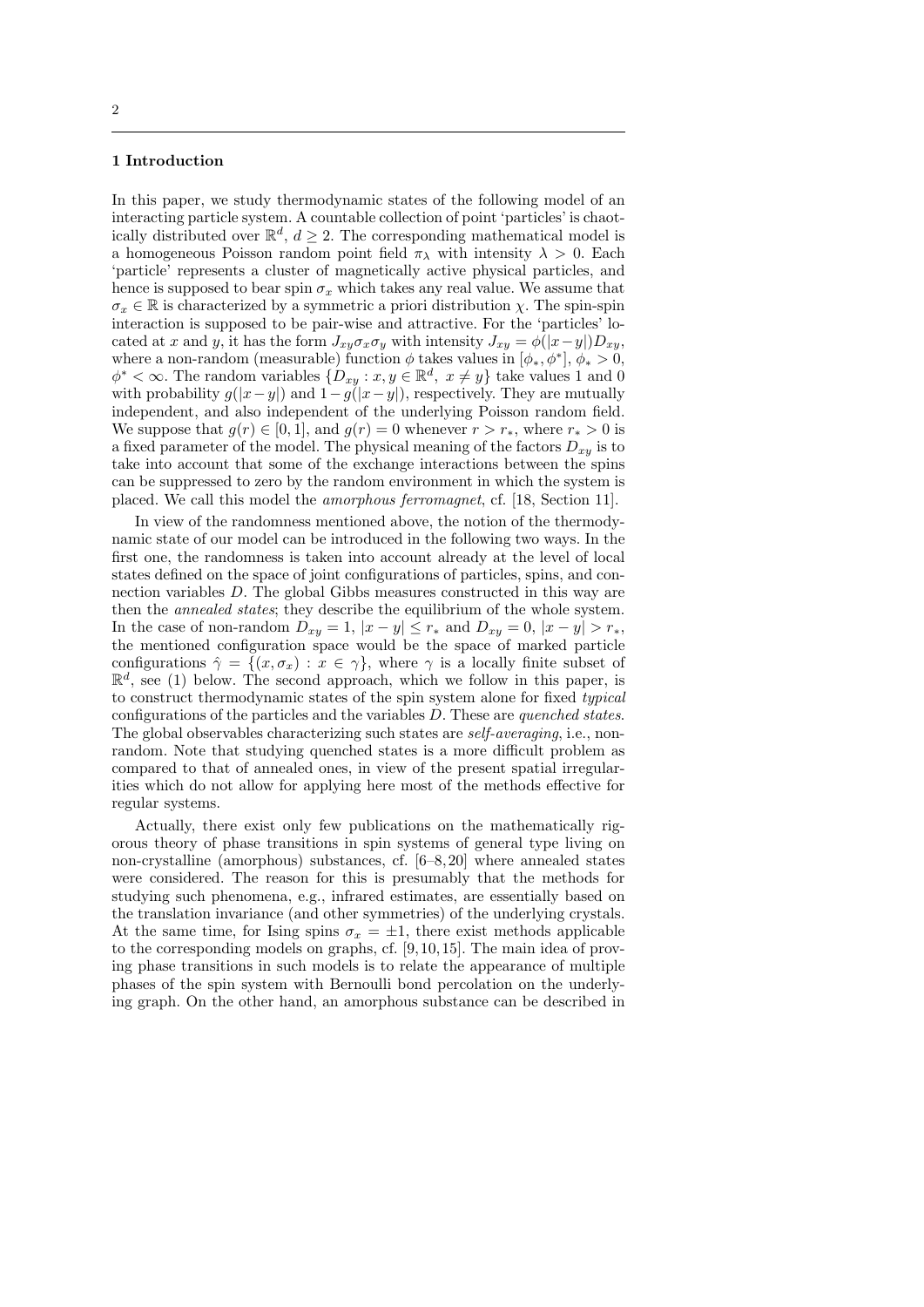terms of random point fields, and thereby can also be considered as a random graph, in which one can observe a Bernoulli bond percolation, see [3, 16, 17]. The main aim of the present work is to combine the mentioned methods and prove that the mean magnetization in the model of an amorphous ferromagnet with spins  $\sigma_x \in \mathbb{R}$  mentioned above can be positive almost surely, and hence the Gibbs states can be multiple, if the particle density and the interaction strength are large enough. The realization of the mentioned idea goes along the following line of arguments. First we establish the existence of the corresponding Gibbs states. For random graphs with unbounded vertex degrees, proving the existence of Gibbs states with properties suitable for physical applications is a nontrivial problem, especially if the single-spin distribution  $\chi$  has noncompact support. In the latter case, there can exist states supported on configurations of spins with rapidly increasing  $|\sigma_x|$  as  $|x| \to +\infty$ , whereas for typical configurations in a ferromagnetic phase, most of the spins take values close to same *s >* 0. Therefore, Gibbs measures of physical relevance ought to be supported on the configurations with tempered growth of  $|\sigma_x|$ . In this paper, the existence of such *tempered* Gibbs states is proven by means of a result of [11] and a property of the Poisson random field obtained in Proposition 1 below. Next, by means of the results of [3, 16, 17], we conclude that the underlying Poisson random field with the adjacency relation established by the function *g* almost surely has an infinite connected component, in which the Bernoulli bond percolation takes place if the intensity  $\lambda$  exceeds some threshold  $\lambda_* \in (0,1)$ . By means of a result of [9], from this we deduce that the Ising model on such a graph can be in a ferromagnetic state. Then the generalization to all other types of the single-spin measures  $\chi$ , including those corresponding to unbounded spins, is performed by means of the Wells inequality [21]. For the reader convenience, we present here a complete proof of the latter.

Finally, let us mention that, for our model with  $\sigma_x \in \mathbb{R}$ , the problem of uniqueness of Gibbs states – opposite to the one which we study here, remains open except for some special cases, see Remark 1 below. For the Ising model, the mentioned uniqueness can be established by showing that the Bernoulli site percolation on the underlying graph is absent for small enough values of the corresponding probability, see [5].

## **2 Quenched Gibbs states**

#### 2.1 The model

By *Γ* we denote the set of all locally finite configurations in R*<sup>d</sup>* , that is,

$$
\Gamma = \{ \gamma \subset \mathbb{R}^d : |\gamma \cap K| < \infty \text{ for any compact } K \subset \mathbb{R}^d \},\tag{1}
$$

where  $|A|$  stands for the cardinality of a finite set  $A$ . This set is equipped with the vague topology being the weakest one in which the maps  $\Gamma \ni \gamma \mapsto$  $\sum_{x \in \gamma} f(x)$  are continuous for all continuous functions  $f : \mathbb{R}^d \to \mathbb{R}$  with compact support, see e.g., [1] for more detail. This allows for introducing the corresponding Borel  $\sigma$ -field  $\mathcal{B}(\Gamma)$ . The vague topology is metrizable in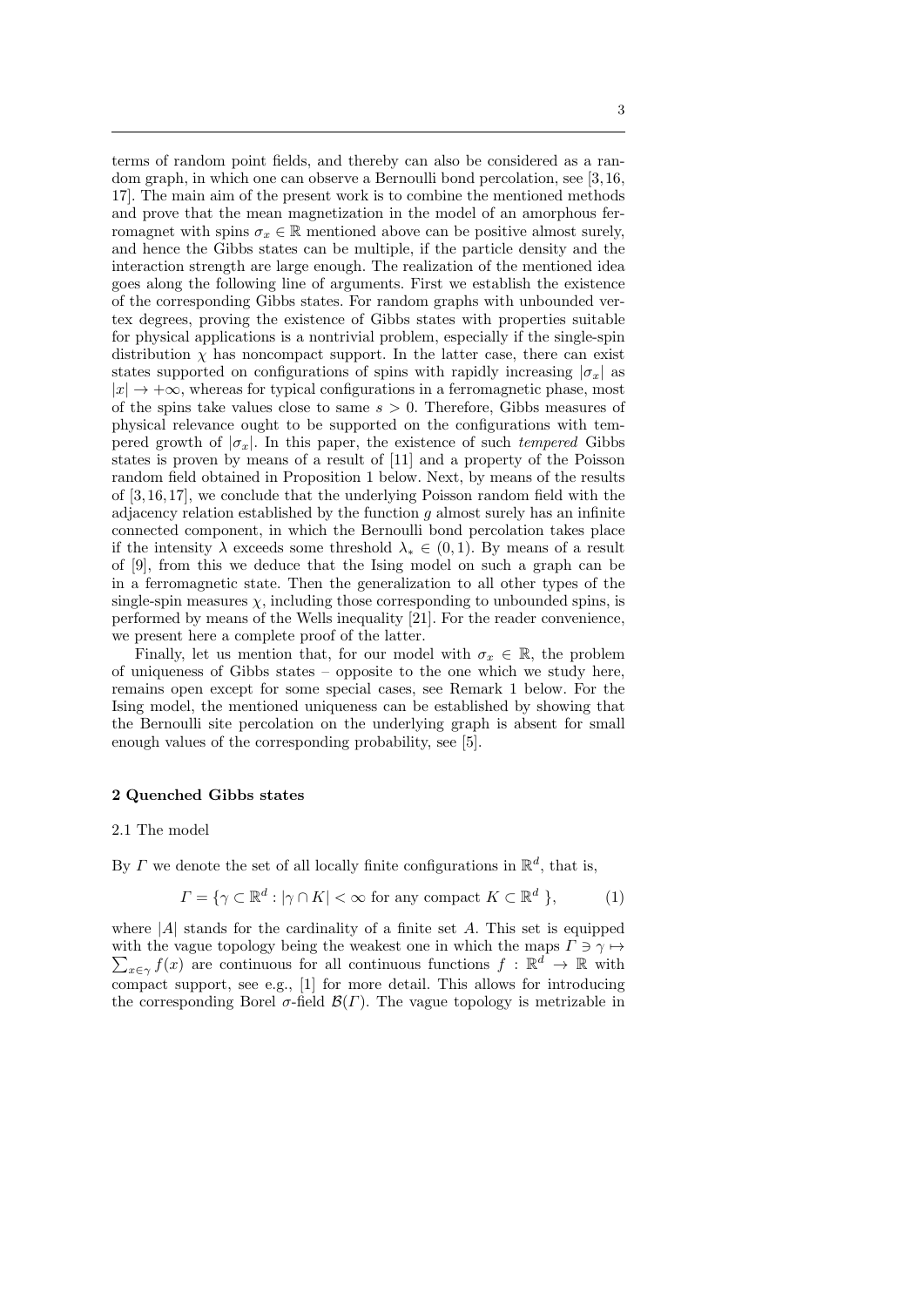such a way that the corresponding metric space  $\Gamma$  is complete and separable. For  $\lambda > 0$ , by  $\pi_{\lambda}$  we denote the homogeneous Poisson measure on  $(\Gamma, \mathcal{B}(\Gamma))$ with intensity  $\lambda$ . It is convenient for us to consider  $\pi_{\lambda}$  as the probability distribution of a point process on a complete probability space  $(\Omega, \mathcal{F}, \mathbb{P})$ . In that we assume the existence of a measurable map  $\Omega \ni \omega \mapsto \gamma(\omega) \in \Gamma$  such that, for each  $A \in \mathcal{B}(\Gamma)$ ,  $\pi_{\lambda}(A) = \mathbb{P}(\gamma^{-1}(A)).$ 

For  $r_* > 0$ , let  $g : \mathbb{R}_+ \to [0,1]$  be a non-increasing function with support in the interval  $[0, r_*]$ . We define a system of random variables  $D := \{D_{xy} =$  $D_{yx}$ *, x, y*  $\in$  *X*,  $x \neq y$ *}* on  $(\Omega, \mathcal{F}, \mathbb{P})$  such that each  $D_{xy}$  takes values 1 and 0 with probability  $g(|x-y|)$  and  $1-g(|x-y|)$ , respectively. The function *g* is assumed to be such that

$$
g_* := \int_{\mathbb{R}^d} g(|x|) dx > 0.
$$
 (2)

All *Dxy* are mutually independent and are also independent of the Poisson point process mentioned above. Now, for a fixed pair  $(\gamma, D)$ , we consider a graph  $\mathsf{G}(\gamma, D)$  with vertex set  $\gamma$  and edge set

$$
\mathsf{E}(\gamma, D) = \{ \{x, y\} \subset \gamma : D_{xy} = 1 \}.
$$

It is a random graph called the *random connection model with connection function g*, *driven by*  $\pi_{\lambda}$ , see [3,17]), and especially [16, pages 18–20], for a more detailed exposition of this model. It will serve us as the underlying set for spin configurations of the magnet we consider.

Let  $\mathcal{B}(\mathbb{R}^d)$  and  $\mathcal{B}_b(\mathbb{R}^d)$  stand for the set of all Borel and all bounded Borel subsets of  $\mathbb{R}^d$ , respectively. For  $\Lambda \in \mathcal{B}(\mathbb{R}^d)$  and  $\gamma \in \Gamma$ , by  $\mathsf{E}_\Lambda(\gamma, D)$ we denote the set of edges of  $G(\gamma, D)$  both endpoints of which are in  $\gamma_A :=$ *γ* ∩ *Λ*. To each  $x \in \gamma$ , there is assigned a variable – spin  $\sigma_x \in \mathbb{R}$ . Then the configuration of spins corresponding to  $\gamma$  is  $\sigma = (\sigma_x)_{x \in \gamma} \in \mathbb{R}^{\gamma}$ . The set of all spin configurations  $\mathbb{R}^{\gamma}$  is equipped with the product topology and with the corresponding Borel  $\sigma$ -field  $\mathcal{B}(\mathbb{R}^{\gamma})$ . For  $\Lambda \in \mathcal{B}(\mathbb{R}^d)$ , by  $\sigma_{\Lambda}$  we denote the 'configuration in *Λ*', i.e.,  $\sigma_A := {\sigma_x : x \in \gamma_A}$ . Given two configurations  $\sigma$ and  $\bar{\sigma}$ , by  $\sigma_A \times \bar{\sigma}_{\Lambda^c}$  we mean the configuration such that its restriction to  $x \in \gamma_A$  (respectively, to  $x \in \gamma_{A^c}$ ) is  $\sigma_x$  (respectively,  $\bar{\sigma}_x$ );  $A^c := \mathbb{R}^d \setminus A$ . For  $x \in \gamma$ , by  $\partial x$  we denote the neighborhood of x in  $G(\gamma, D)$ , that is,  $\partial x := \{y \in \gamma : D_{xy} = 1\}.$ 

Let  $\chi$  be a finite symmetric measure on  $\mathbb{R}$ . Our aim is to construct Gibbs measures on  $\mathbb{R}^{\gamma}$  corresponding to the single-spin measures  $\chi_x = \chi$  and to the following relative energy functionals

$$
-E_{\Lambda}^{\gamma}(\sigma_{\Lambda}|\bar{\sigma}_{\Lambda^c}) = \sum_{\{x,y\} \in \mathsf{E}_{\Lambda}(\gamma,g)} J_{xy}\sigma_x\sigma_y + \sum_{x \in \gamma_{\Lambda}} \sum_{y \in \partial x \cap \gamma_{\Lambda^c}} J_{xy}\sigma_x\bar{\sigma}_y, \quad (3)
$$

where the interaction intensities are

$$
J_{xy} = \phi(|x - y|)D_{xy},\tag{4}
$$

and hence are random. In (4),  $\phi : \mathbb{R}_+ \to \mathbb{R}_+$  is a non-random measurable function such that, for some  $\phi^* > \phi_* > 0$ ,

$$
\phi(r) \in [\phi_*, \phi^*], \qquad \text{for all } r \in [0, r_*]. \tag{5}
$$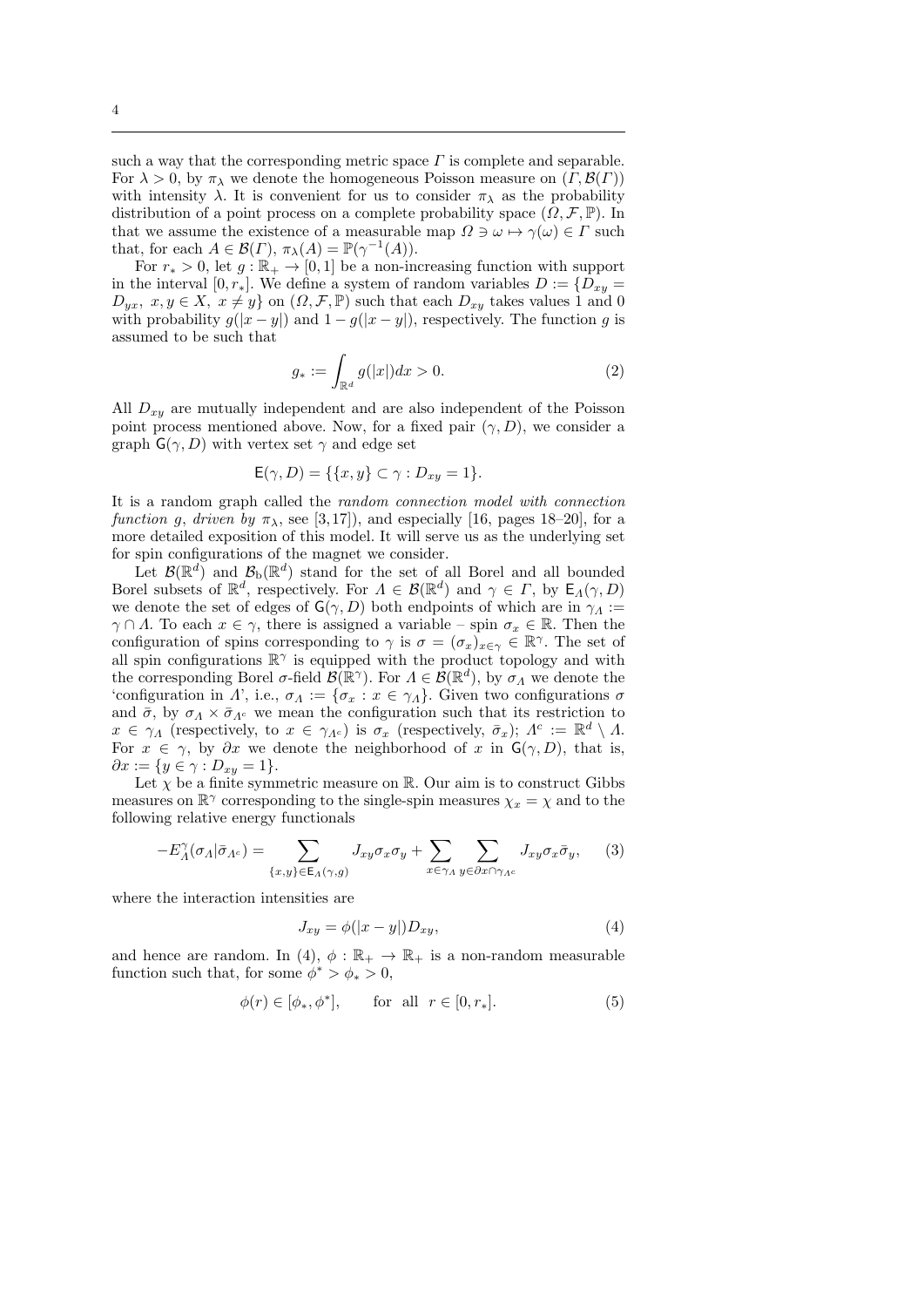For  $\Lambda \in \mathcal{B}_{\mathrm{b}}(\mathbb{R}^d)$  and  $\bar{\sigma} \in \mathbb{R}^{\gamma}$ , we define

$$
\Pi_A(A|\bar{\sigma}) = \frac{1}{Z_A(\bar{\sigma})} \int_{\mathbb{R}^{\gamma_A}} \mathbb{I}_A(\sigma_A \times \bar{\sigma}_{A^c}) \exp(-E_A^{\gamma}(\sigma_A|\bar{\sigma}_{A^c})) \chi_A(d\sigma_A), \quad (6)
$$

where  $\mathbb{I}_A$  is the indicator of  $A \in \mathcal{B}(\mathbb{R}^{\gamma})$ ,  $E_A^{\gamma}$  is as in (3), and

$$
\chi_{\Lambda}(d\sigma_{\Lambda}) := \bigotimes_{x \in \gamma_{\Lambda}} \chi(d\sigma_{x}), \tag{7}
$$

$$
Z_{\Lambda}(\bar{\sigma}) := \int_{\mathbb{R}^{\gamma}} \exp(-E_{\Lambda}^{\gamma}(\sigma_{\Lambda}|\bar{\sigma}_{\Lambda^{c}})) \chi_{\Lambda}(d\sigma_{\Lambda}).
$$

Thus, for each  $A \in \mathcal{B}(\mathbb{R}^{\gamma})$ ,  $\Pi_A(A|\cdot)$  is  $\mathcal{B}(\mathbb{R}^{\gamma})$ -measurable, and, for each  $\bar{\sigma} \in \mathbb{R}^{\gamma}$ ,  $\Pi_{\Lambda}(\cdot|\bar{\sigma})$  is a probability measure on  $(\mathbb{R}^{\gamma}, \mathcal{B}(\mathbb{R}^{\gamma}))$ . The collection of probability kernels  $\{ \Pi_A : A \in \mathcal{B}_b(\mathbb{R}^d) \}$  is called the *Gibbs specification* of the model we consider, see [4, Chapter 2]. It enjoys the consistency property

$$
\int_{\mathbb{R}^\gamma} \varPi_{\Lambda_1} (A|\sigma) \varPi_{\Lambda_2}(d\sigma|\bar{\sigma}) = \varPi_{\Lambda_2} (A|\bar{\sigma}),
$$

which holds for all  $A \in \mathcal{B}(\mathbb{R}^{\gamma})$ ,  $\bar{\sigma} \in \mathbb{R}^{\gamma}$ , and all  $\Lambda_1, \Lambda_2 \in \mathcal{B}_b(\mathbb{R}^d)$  such that *Λ*<sup>1</sup> *⊂ Λ*2.

**Definition 1** A probability measure  $\mu$  on  $(\mathbb{R}^{\gamma}, \mathcal{B}(\mathbb{R}^{\gamma}))$  is said to be a *quenched Gibbs measure* of the model considered if it satisfies the Dobrushin-Lanford-Ruelle equation

$$
\mu(A) = \int_{\mathbb{R}^\gamma} \Pi_A(A|\sigma) \mu(d\sigma), \quad \text{for all } A \in \mathcal{B}(\mathbb{R}^\gamma).
$$

The set of all such measures is denoted by  $\mathcal{G}(\gamma, D)$ .

A priori it is not obvious whether  $\mathcal{G}(\gamma, D)$  is nonempty. If this is the case, then  $\mathcal{G}(\gamma, D)$  depends on  $\omega$  through  $\gamma$  and *D*, not necessarily in a measurable way, cf. [12]. We leave aside here problems of this kind, which we are going to tackle in [2].

As mentioned above, the set  $\mathcal{G}(\gamma, D)$  may contain elements which are not suitable for describing thermodynamic states of a ferromagnet since we have no a priori information concerning the support of the eventual  $\mu \in \mathcal{G}(\gamma, D)$ . At the same time, Gibbs measures of physical relevance ought to be supported on the so called *tempered* spin configurations, for which  $|\sigma_x|$  increases 'not too fast' as  $|x| \to +\infty$ , cf. (12) below. In order to ensure the existence of such measures we first establish some properties of the graph  $\mathsf{G}(\gamma, D)$ .

# 2.2 Properties of the underlying graph

## *2.2.1 Estimating the degree growth*

For  $x \in \gamma$ , let  $n(x)$  be the number of neighbors of x, i.e.,  $n(x) := |\partial x|$ . Clearly,  $n(x)$  is almost surely finite since each  $\gamma$  is almost surely locally finite. Note, however, that  $\sup_{x \in \gamma} n(x) = +\infty$ , also almost surely.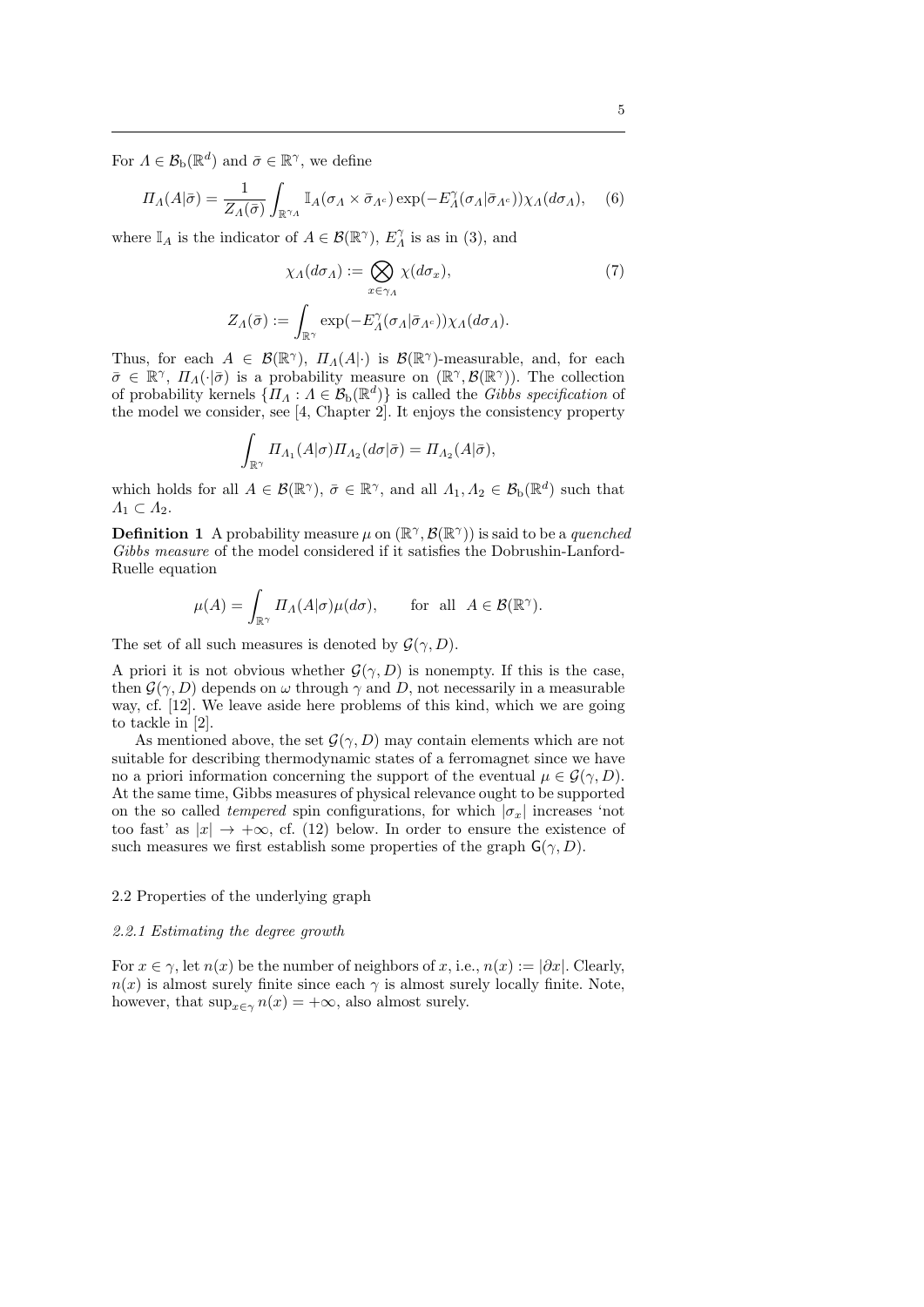For an  $\alpha > 0$ , we introduce the weight function

$$
w_{\alpha}(x) = \exp(-\alpha|x|), \qquad x \in \mathbb{R}^d. \tag{8}
$$

*,*

For  $x \in \gamma$  and  $\theta > 0$ , we then consider, cf. Eqs. (4) and (5) in [11],

$$
a(\alpha, \theta) := \sum_{\{x, y\} \in E(\gamma, D)} [w_{\alpha}(x) + w_{\alpha}(y)][n(x)n(y)]^{\theta}
$$

$$
b(\alpha) := \sum_{x \in \gamma} w_{\alpha}(x).
$$

**Proposition 1** *For each positive*  $\alpha$  *and*  $\theta$ *, both*  $a(\alpha, \theta)$  *and*  $b(\alpha)$  *are almost surely finite.*

*Proof* By the very definition of the Poisson measure  $\pi_{\lambda}$ , for each  $n \in \mathbb{N}$  and any measurable and symmetric function  $f : (\mathbb{R}^d)^n \to \mathbb{R}_+ := [0, +\infty)$ , we have that

$$
\int_{\Gamma} \left( \sum_{\{x_1, \dots, x_n\} \subset \gamma} f(x_1, \dots, x_n) \right) \pi_{\lambda}(d\gamma) \tag{9}
$$
\n
$$
= \frac{\lambda^n}{n!} \int_{(\mathbb{R}^d)^n} f(x_1, \dots, x_n) dx_1 \cdots dx_n
$$

(the Mecke identity). Then

$$
\mathbb{E}b(\alpha) = \lambda \int_{\mathbb{R}^d} w_\alpha(x) dx < \infty,
$$

where  $E$  is the expectation with respect to  $\mathbb{P}$ . Hence  $b(\alpha) < \infty$  almost surely. To complete the proof we write

$$
a(\alpha, \theta) = 2 \sum_{x \in \gamma} w_{\alpha}(x) m_{\theta}(x), \qquad m_{\theta}(x) := \sum_{y \in \partial x} [n(x) n(y)]^{\theta}.
$$
 (10)

Since  $n(x)$  takes integer values only, we have

$$
m_{\theta}(x) \le [n(x)]^{k+1} \max_{y \in \partial x} [n(y)]^k, \tag{11}
$$

where *k* is the least integer such that  $\theta \leq k$ . Let  $\mathcal{I}: \mathbb{R}^d \to \{0,1\}$  be the indicator of the ball  $B_{2r_*} := \{x \in \mathbb{R}^d : |x| \leq 2r_*\}$ . Clearly,

$$
\max_{y \in \{x\} \cup \partial x} n(y) \le \sum_{z \in \gamma} \mathcal{I}(z - x).
$$

Applying this in (11) we get

$$
m_{\theta}(x) \leq \sum_{\{y_1,\ldots,y_{2k+1}\}\subset \gamma\setminus x} \prod_{j=1}^{2k+1} \mathcal{I}(y_j-x).
$$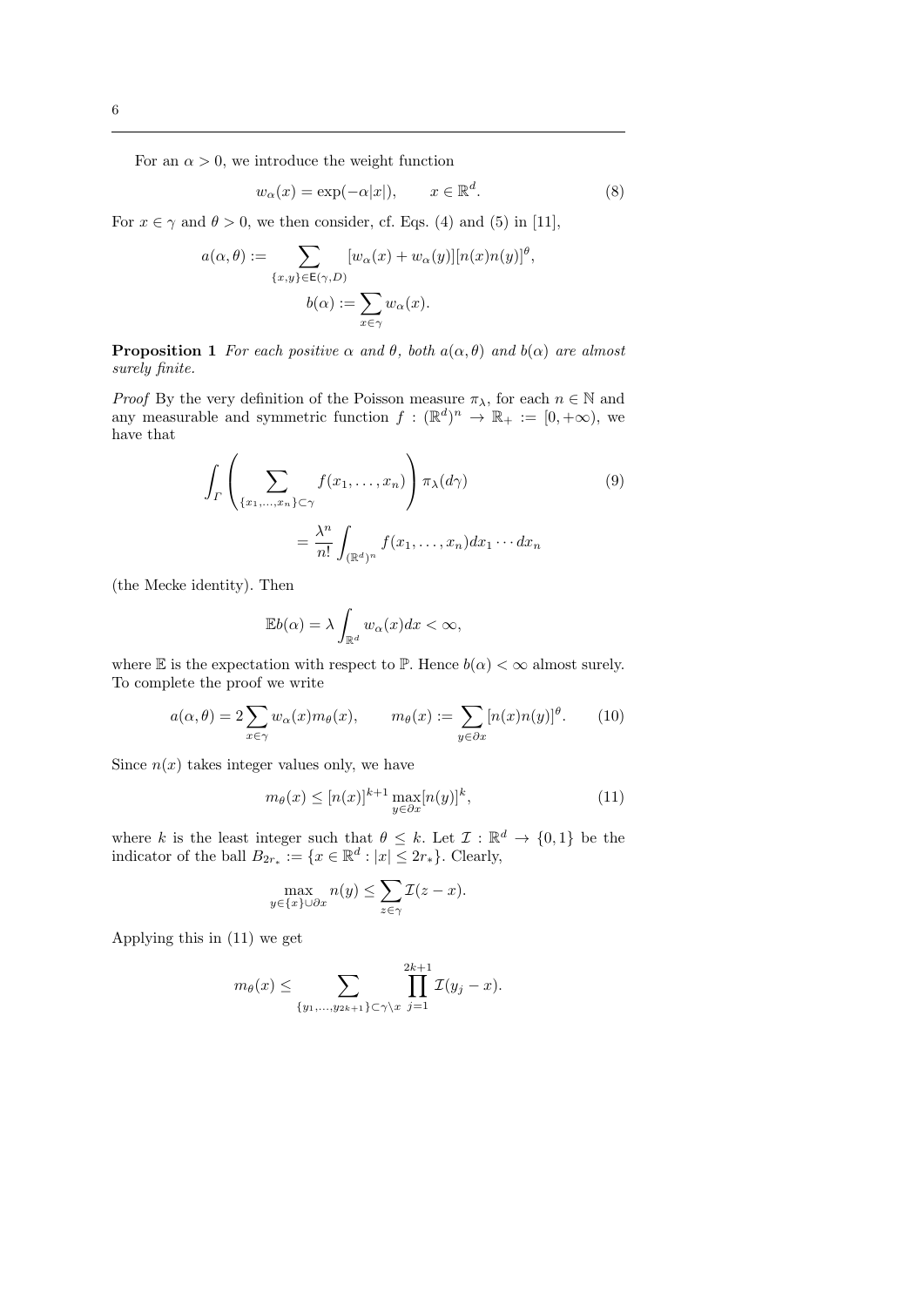By this and  $(9)$ , from  $(10)$  and  $(11)$  we then obtain

$$
\mathbb{E}a(\alpha,\theta) \le 2 \int_{\Gamma} \left( \sum_{x \in \gamma} w_{\alpha}(x) \sum_{\{y_1, \dots, y_{2k+1}\} \subset \gamma \backslash x} \prod_{j=1}^{2k+1} \mathcal{I}(y_j - x) \right) \pi_{\lambda}(d\gamma)
$$
  
\n
$$
= 2 \int_{\Gamma} \left( \sum_{\{y_1, \dots, y_{2k+2}\} \subset \gamma} \sum_{j=1}^{2k+2} w_{\alpha}(y_j) \prod_{l=1, l \neq j}^{2k+2} \mathcal{I}(y_l - y_j) \right) \pi_{\lambda}(d\gamma)
$$
  
\n
$$
= \frac{\lambda^{2k+2}}{(2k+1)!} \int_{(\mathbb{R}^d)^{2k+2}} w_{\alpha}(y_1) \prod_{l=2}^{2k+2} \mathcal{I}(y_l - y_1) dy_1 \cdots dy_{2k+2}
$$
  
\n
$$
= \frac{\lambda^{2k+2}}{(2k+1)!} V_{2r_*}^{2k+1} \int_{\mathbb{R}^d} w_{\alpha}(y) dy < \infty,
$$

which completes the proof. Here  $V_{2r_*} = \int \mathcal{I}(x) dx$  is the volume of the ball  $B_{2r_*}$ .

# *2.2.2 Percolation in a typical graph*

In Section 3 below, we explore the relationship between phase transitions in our model and two (related to each other) percolation problems on the graph  $G(\gamma, D)$ .

The *continuum percolation* consists in the appearance of an infinite connected component of the random graph  $G(\gamma, D)$ , see [16,17]. It is known that such a component exists with probability 1 (resp. 0) if the intensity  $\lambda$  of the Poisson measure  $\pi_{\lambda}$  satisfies inequality  $\lambda > \lambda_g^*$  (resp.  $\lambda < \lambda_g^*$ ), where  $\lambda_g^* \in \mathbb{R}^+$ is a critical value, which depends on the connection function *g*. The threshold value satisfies  $\lambda_g^* \geq g_*$ , with  $g_*$  given in (2). Observe that there can only be a single infinite connected component, see [16, Theorem 6.3, page 172].

The *bond percolation problem* on  $G(\gamma, D)$  is posed as follows. Let  $q \in$  $(0,1)$  be fixed. Then each edge of  $G(\gamma, D)$  is marked independently open with probability *q*, and closed otherwise. Now we can form a new graph, by removing closed edges, and discuss the continuum percolation problem on it. To make this procedure consistent with the continuum percolation discussed above we introduce another system of random variables

$$
\widehat{D} := \{ \widehat{D}_{xy} = \widehat{D}_{yx}, \ x, y \in \mathbb{R}^d, \ x \neq y, \ |x - y| \leq r_* \}
$$

on  $(\Omega, \mathcal{F}, \mathbb{P})$  such that each  $\hat{D}_{xy}$  takes values 1 and 0 with probability *q* and  $1 - q$ , respectively. All  $\widehat{D}_{xy}$  are mutually independent, are independent of the connection variables  $D$  and of the Poisson point process. Let  $\widehat{D}D$ denote the system of product random variables  $\{\hat{D}_{xy}D_{xy}, x, y \in \mathbb{R}^d, x \neq 0\}$ *y*,  $|x - y| \leq r_*$ . We say that  $G(\gamma, D)$  admits Bernoulli bond percolation if the graph  $\mathsf{G}(\gamma, \widehat{D}D)$  has an infinite connected component. It is clear that the probability that given  $x, y \in \gamma$  are connected in  $\mathsf{G}(\gamma, \widehat{D}D)$  is equal to  $qg(|x-y|)$ . That is, the bond percolation in  $G(\gamma, D)$  is equivalent to the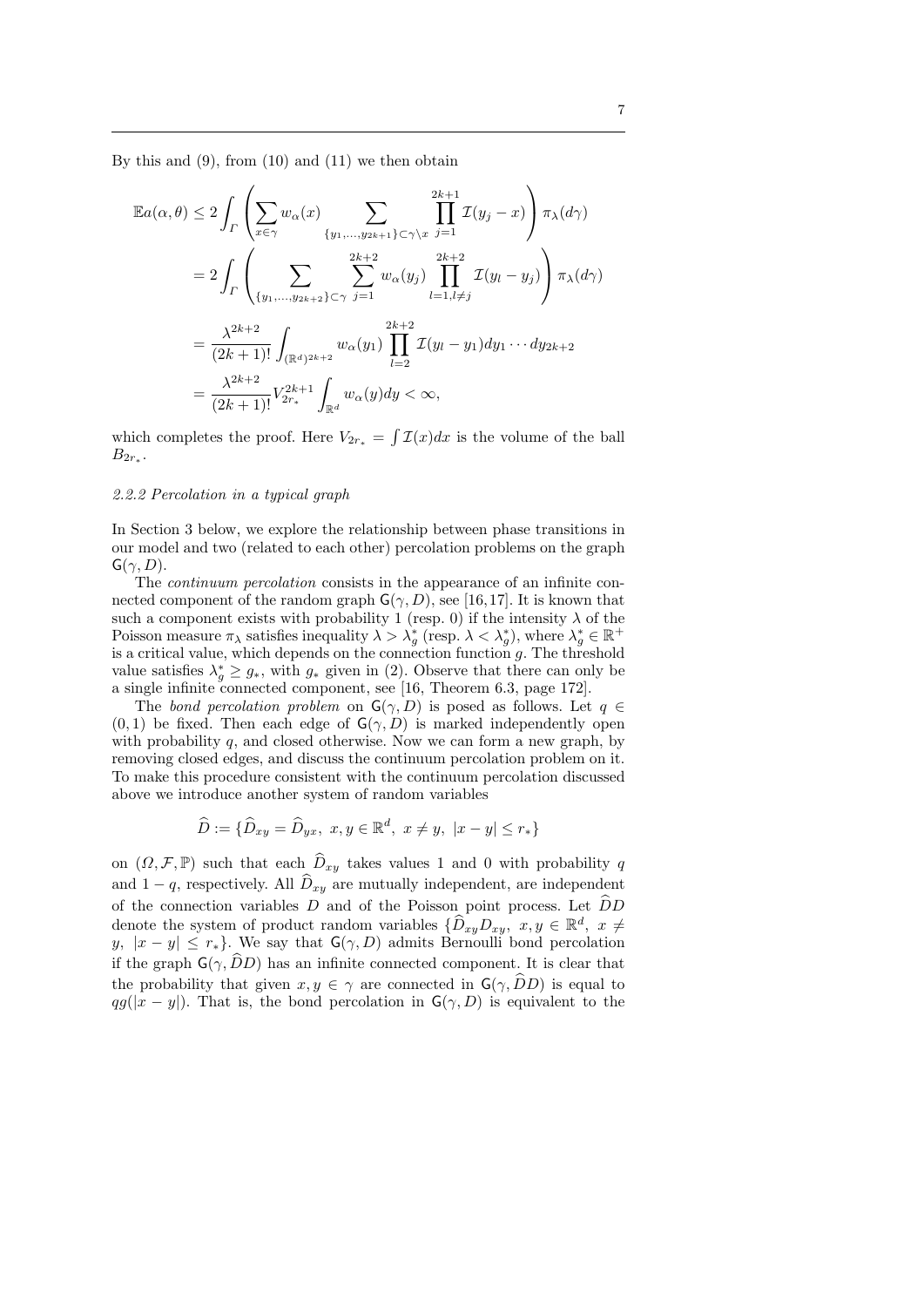continuum percolation with connection function *qg*. Hence, in accordance with the first part of this subsection, for a fixed intensity  $\lambda > \lambda_g^*$ , there exists a *critical probability*  $q_* \in (0,1)$  such that the graph  $\mathsf{G}(\gamma, \widehat{D}D)$  contains an infinite connected component with probability 1 (resp. 0) if  $q > q_*$  (resp. *q* < *q*<sup>∗</sup>). It is known that  $q$ <sup>\*</sup> ≥ 1/ $\lambda$ *g*<sup>\*</sup>, cf. [3].

#### 2.3 Existence of Gibbs states

As mentioned above, we aim at showing that the set of quenched Gibbs measures as in Definition 1 contains more than one element, cf. Theorem 2 below. However, for random graphs with unbounded vertex degrees, the existence of Gibbs states with properties suitable for physical applications is not immediate if the single-spin distribution  $\chi$  has noncompact support. The usual way to exclude 'non-physical' Gibbs measures from the consideration is to take into account only *tempered* elements of  $G(\gamma, D)$  by prescribing a priori their support properties, see e.g., [14] or a more recent development in [13]. Thus, for  $\alpha > 0$ , we define

$$
\Sigma(\alpha) := \left\{ \sigma \in \mathbb{R}^{\gamma} : \sum_{x \in \gamma} |\sigma_x|^2 w_\alpha(x) < \infty \right\},\tag{12}
$$

where  $w_{\alpha}$  is as in (8). For each fixed  $\gamma$ , it is a Borel subset of  $\mathbb{R}^{\gamma}$ . The elements of  $\Sigma(\alpha)$  are called tempered configurations. Then

$$
\mathcal{G}_{t}(\gamma, D) := \{ \mu \in \mathcal{G}(\gamma, D) : \mu(\Sigma(\alpha)) = 1 \}
$$
\n(13)

is called the set of tempered quenched Gibbs measures. In view of Proposition 1, constant configurations  $\sigma_x = s$ , for all  $x \in \gamma$ , are tempered.

Now to ensure that the set  $G_t(\gamma, D)$  as given in (13) is almost surely nonempty, we impose conditions on the single-spin measure. For positive *u* and  $\varkappa$ , we set

$$
C_{\pm}(\varkappa) = \int_{\mathbb{R}} \exp\left(\pm \varkappa |t|^u\right) \chi(dt). \tag{14}
$$

**Theorem 1** *Let the single-spin measure*  $\chi$  *be such that, for some*  $u > 2$  *and each*  $x > 0$ *, the quantities in (14) obey*  $0 < C<sub>−</sub>(x) \leq C<sub>+</sub>(x) < \infty$ *. Then the set of Gibbs measures*  $G_t(\gamma, D)$  *is almost surely nonempty. Moreover, for each positive*  $\vartheta$  *and*  $\alpha$ *, there exists an almost surely finite*  $C(\vartheta, \alpha) > 0$  *such that, uniformly for all*  $\mu \in \mathcal{G}_t(\gamma, D)$ *,* 

$$
\int_{\mathbb{R}^{\gamma}} \exp\left(\vartheta \sum_{x \in \gamma} |\sigma_x|^2 w_{\alpha}(x)\right) \mu(d\sigma) \le C(\vartheta, \alpha). \tag{15}
$$

*Proof* The results stated follow from Theorem 1 of [11] since all the conditions of that theorem are satisfied in view of (5), Proposition 1, and the assumed properties of *χ*.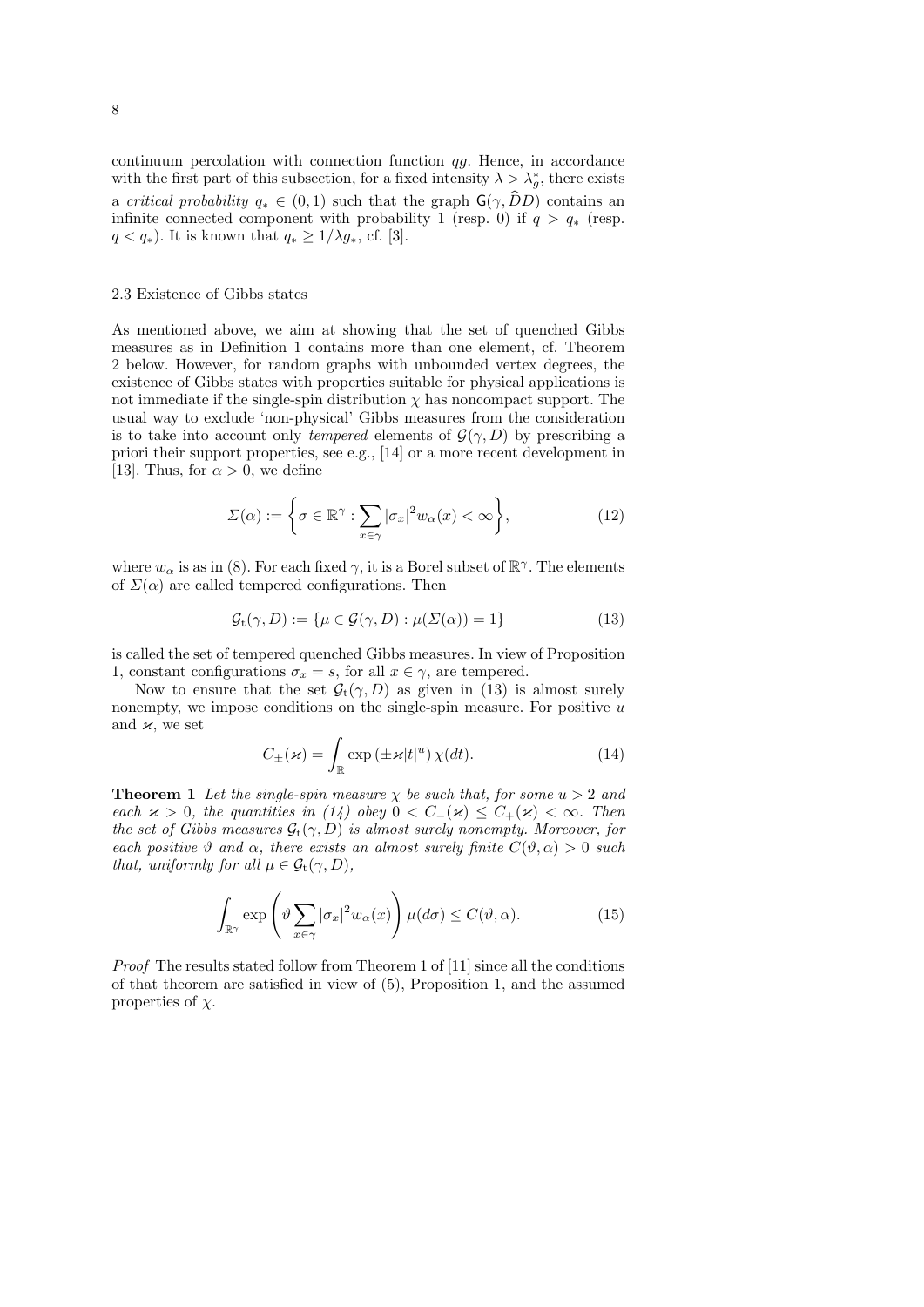Let us make some comments. First we mention that the existence of Gibbs measures follows from the relative weak compactness of the family  ${I_n(\cdot|\sigma): A \in \mathcal{B}_b(\mathbb{R}^d)}$ , for at least some  $\bar{\sigma} \in \mathbb{R}^{\gamma}$ . By Prokhorov's theorem, this fact is deduced from the tightness of the mentioned family. A typical choice of  $\bar{\sigma}$ , for which the tightness is proven, is  $\bar{\sigma}_r = s \in \mathbb{R}$  for all  $x \in \gamma$ . Note that such  $\bar{\sigma}$  is tempered, see (12). Then the accumulation points of the family  $\{ \Pi_A(\cdot | \bar{\sigma}) : A \in \mathcal{B}_b(\mathbb{R}^d) \}$  are shown to obey the Dobrushin-Lanford-Ruelle equation and to satisfy the estimate in (15), in which the  $C(\vartheta, \alpha)$  can be expressed explicitly in terms of the weights as in (8), cf. Proposition 1. The boundedness just mentioned guarantee that all  $\Pi$ <sub>*Λ*</sub>(*·*| $\bar{\sigma}$ ) are tempered measures. Let  $\{\Lambda_n\}_{n\in\mathbb{N}}\subset\mathcal{B}_b(\mathbb{R}^d)$  be a *cofinal* sequence, which means that  $\Lambda_n \subset \Lambda_{n+1}, n \in \mathbb{N}$ , and each  $\Lambda \in \mathcal{B}_b(\mathbb{R}^d)$  is contained in a certain  $\Lambda_n$ . The mentioned weak compactness of the family  $\{ \Pi_A(\cdot | \bar{\sigma}) : A \in \mathcal{B}_b(\mathbb{R}^d) \}$ yields that, for each  $s > 0$  and a cofinal sequence  $\{A_n\}_{n \in \mathbb{N}}$ , the sequence  ${I_n}$   $\{$   $|$  $I_{\Lambda_n}$  $\{$  $\cdot$  $|$  $\bar{\sigma}$  $\}$  $\}$   $\eta$  with  $\bar{\sigma}_x = s$  weakly converges to a certain element of  $\mathcal{G}_t$  $\{ \gamma, D \}$ , which is independent of the choice of  $\{A_n\}$ , cf. [13, Theorem 3.8]. By similar arguments, one can show that  $G_t(\gamma, D)$  is compact in the weak topology. For  $a > 0$ , by

$$
\mu^{\pm a} \in \mathcal{G}_t(\gamma, D) \tag{16}
$$

we shall denote the limiting elements of  $\mathcal{G}_t(\gamma, D)$  for  $s = \pm a$ .

Now we turn to the single-spin measure. If  $\chi$  has compact support, as was the case in [20], then clearly  $C_+ < \infty$  and  $C_-(\varkappa) > 0$ . The most known example of such  $\chi$  is

$$
\chi(dt) = \delta_{-1}(dt) + \delta_{+1}(dt),
$$
\n(17)

which corresponds to an Ising magnet. Here  $\delta_s$  is the Dirac measure concentrated at  $s \in \mathbb{R}$ . Since this magnet will be used as a reference model, we reserve a special notation  $\mathcal{G}^{\text{Ising}}(\gamma, D)$  for the set of all corresponding Gibbs measures, which are automatically tempered. By  $\nu^{\pm} \in \mathcal{G}^{\text{Ising}}(\gamma, D)$ , we denote the limiting Gibbs measures as in (16) with  $a = 1$ .

Another example is the measure which corresponds to 'unbounded' spins, cf. [11, 13]. Here

$$
\chi(dt) = \exp(-V(t)) dt,\t(18)
$$

where  $V : \mathbb{R} \to \mathbb{R}$  is a measurable even function such that: (a) the set  ${t \in \mathbb{R} : V(t) < +\infty}$  is of positive Lebesgue measure; (b) *V*(*t*) increases at infinity as  $|t|^{u+\epsilon}$  with some  $\epsilon > 0$  and *u* being as in (14). This includes the case where *V* is a polynomial of even degree  $d \geq 4$  with positive leading coefficient.

*Remark 1* By means of the Brascamp-Lieb and other known inequalities, we can prove the following result. If  $V(t)$  in (18) is convex and the energy functional instead of (3) has the form

$$
-E_{\Lambda}^{\gamma}(\sigma_{\Lambda}|\bar{\sigma}_{\Lambda^c})
$$
  
= -\sum\_{\{x,y\}\in E\_{\Lambda}(\gamma,g)} J\_{xy}(\sigma\_x-\sigma\_y)^2 - \sum\_{x\in\gamma\_{\Lambda}} \sum\_{y\in\partial x\cap\gamma\_{\Lambda^c}} J\_{xy}(\sigma\_x-\bar{\sigma}\_y)^2,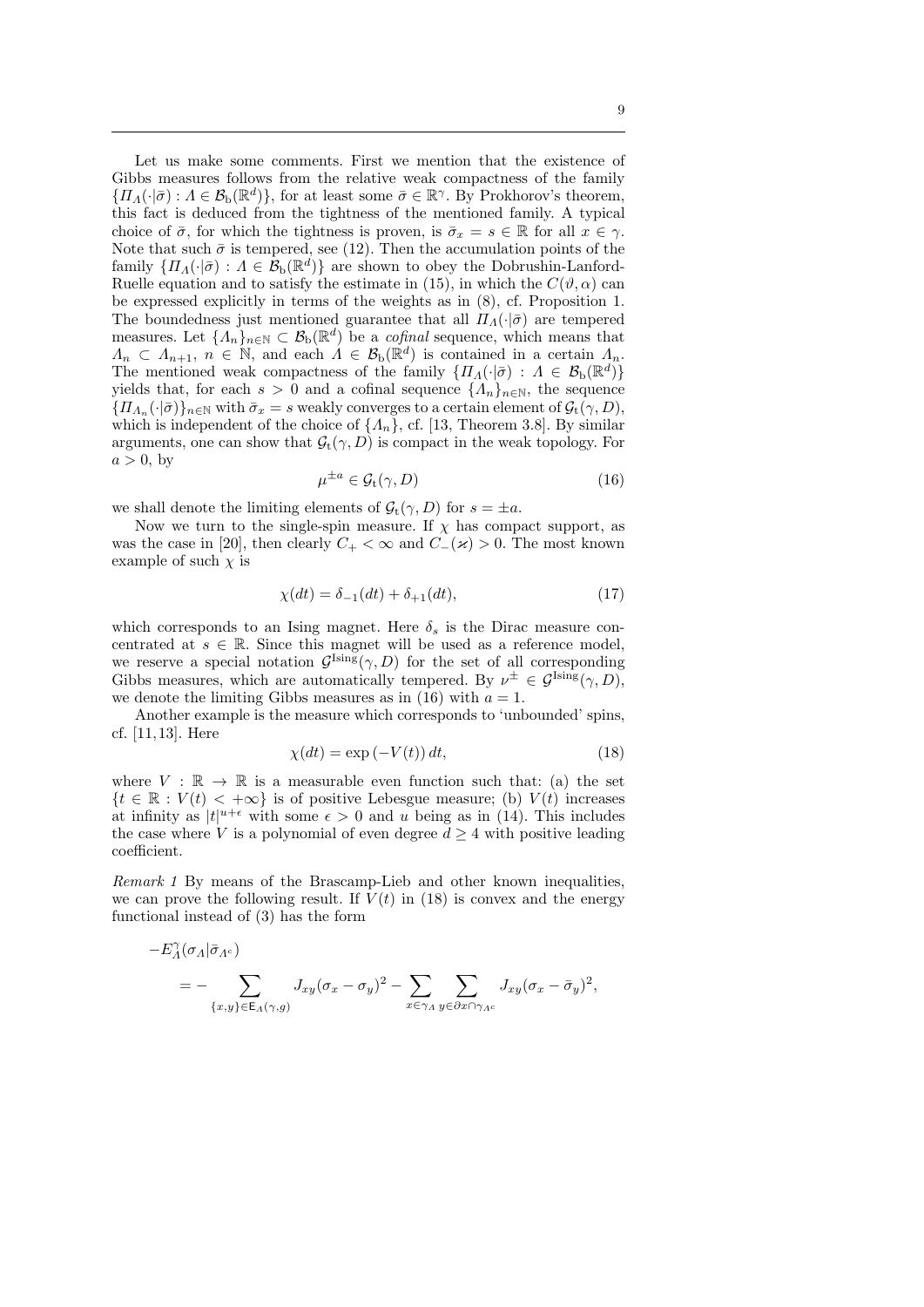then, for all values of the intensity  $\lambda$  of the underlying Poisson random field, the set  $\mathcal{G}_t(t, D)$  is almost surely a singleton, and hence no phase transition occurs.

Finally, we mention that the boundedness  $|J_{xy}| \leq \phi^*$  assumed in (4) and (5) has been imposed for simplicity only. It can be relaxed by passing to 'tempered' interaction intensities as in [12].

# **3 The Phase Transition**

#### 3.1 The statement

Recall that by a phase transition in the considered quenched ferromagnet we mean the possibility that the set of tempered Gibbs measures  $\mathcal{G}_t(\gamma, D)$  almost surely contains at least two elements which are thermodynamic phases of the magnet. It is equivalent to the appearance of a nonzero magnetization in states  $\mu^{\pm a} \in \mathcal{G}_t(\gamma, D)$ , cf. [4, Chapter 19].

Let us observe that there is no interaction between spins in different connected components of the underlying graph  $\mathsf{G}(\gamma,D)$ . Then for a phase transition to occur it is necessary that  $G(\gamma, D)$  almost surely possess an infinite connected component, that is, this graph admits a continuum percolation as described in subsection 2.2.2 above. This is the case if the intensity  $\lambda$  of the underlying Poisson random field obeys the bound  $\lambda > \lambda_g^*$ . For  $\lambda < \lambda_g^*$ , we have no infinite connected component in  $G(\gamma, D)$  and thus  $|\mathcal{G}(\gamma, D)| = 1$  with probability 1. In order to obtain a sufficient condition for a phase transition to occur, we will explore the well-known relationship between the Bernoulli bond percolation on the fixed sample graph  $\mathsf{G}(\gamma, D)$  and the existence of multiple Gibbs states in the corresponding Ising model, established in [9], as was discussed in subsection 2.2.2 above. Our goal is to prove the following result.

**Theorem 2** Let the measure  $\chi$  be as in Theorem 1 and such that  $\chi(\{0\})$  < *χ*(R)*. Assume also that the intensity λ of the underlying Poisson random field satisfies the condition*  $\lambda > \lambda_g^*$ . Then there exists  $\phi_*$  such that, for any  $\phi$ *satisfying (5), the set*  $\mathcal{G}_t(\gamma, D)$  *contains at least two elements with probability* 1*.*

The proof of this statement is based on the following result, cf. (16).

**Lemma 1** *Let the conditions of Theorem 2 be satisfied. Then there exist*  $a > 0$  *and*  $\phi_*$  *such that, for*  $\phi$  *satisfying (5), the following estimate holds with probability* 1

$$
\int_{\mathbb{R}^{\gamma}} \sigma_o \mu^{+a}(d\sigma) > 0,
$$
\n(19)

*for some*  $o \in \gamma$ *.* 

The proof of this lemma is given in the next subsection.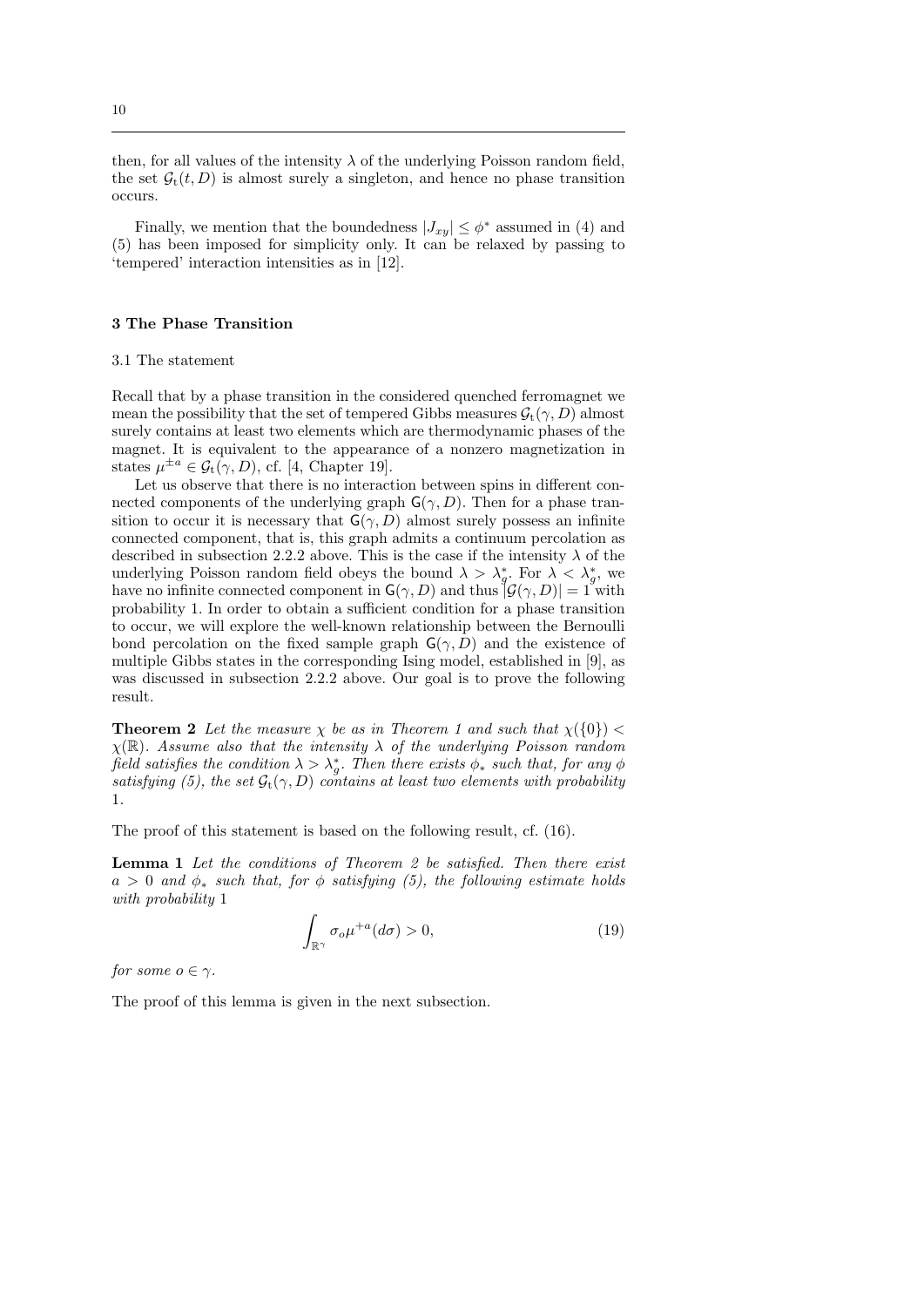*Proof of Theorem 2* By the symmetry of  $\chi$  and of the interaction in (3), we have

$$
\int_{\mathbb{R}^{\gamma}} \sigma_o \mu^{+a}(d\sigma) = - \int_{\mathbb{R}^{\gamma}} \sigma_o \mu^{-a}(d\sigma).
$$

Then (19) yields  $\mu^{+a} \neq \mu^{-a}$  and hence the multiplicity in question. Note that *o* in (19) belongs to the infinite connected component of  $G(\gamma, D)$ , and the integral in (19) is the mean value of the spin at this vertex in state  $\mu^{+a}$ .

#### 3.2 Proof of Lemma 1

First, by means of percolation arguments of [9], we prove the lemma in the case of the Ising model. Then we extend the proof to the general case by comparison inequalities.

## *3.2.1 The case of the Ising model*

Recall that the single-spin measure of the Ising model is given in (17),  $\mathcal{G}^{\text{Ising}}(\gamma, D)$  denotes the set of all corresponding Gibbs measures, and  $\nu^+ \in$  $G^{\text{Ising}}(\gamma, D)$  is the maximum Gibbs measure as in (16) with  $a = 1$ . The key fact proven in [9] which we are going to use is that, for an infinite graph *G*, the Ising model living on *G* with constant intensities  $J_{xy} = \phi_* > 0$  on the edges of  $G$ , cf.  $(3)$ , has at least two phases if and only if the graph admits the Bernoulli bond percolation with critical probability  $q_* \in (0,1)$  such that  $\phi_*$  > (log(1 +  $q_*$ ) – log(1 –  $q_*$ ))/2. In our case, the graph  $\mathsf{G}(\gamma, D)$  with probability 1 admits this percolation and the threshold probability satisfies  $q_* \geq 1/\lambda g_*$ , as described in subsection 2.2.2. Then, for and some  $o \in \gamma$ , it follows that

$$
\int_{\mathbb{R}^{\gamma}} \sigma_o \tilde{\nu}^+(d\sigma) > 0,\tag{20}
$$

see [9, Theorem 2.1] and also the proof of Lemma 4.2 therein. Here  $\tilde{\nu}^+$  is the corresponding Gibbs measure of the Ising model with  $J_{xy} = \phi_* > 0$ . By the standard GKS inequality, see, e.g., [9, Subsection 3.4], we have

$$
\int_{\mathbb{R}^{\gamma}} \sigma_o \nu^+(d\sigma) \ge \int_{\mathbb{R}^{\gamma}} \sigma_o \tilde{\nu}^+(d\sigma),
$$

which together with (20) yields the proof in this case.

## *3.2.2 The general case*

Here we compare the integral in (19) calculated for the general model with the corresponding value for the Ising model with a rescaled interaction intensity. In view of this, we shall indicate the dependence on  $\phi$ . That is, by  $\mathcal{G}_t(\gamma, D, \phi)$ we denote the set of Gibbs measures in the general case. The corresponding set for the Ising model is denoted by  $\mathcal{G}^{\text{Ising}}(\gamma, D, \phi)$ . The proof of the lemma immediately follows from the Wells inequality used, e.g., in [19]. As the original publication [21] is hardly attainable, for the reader convenience we give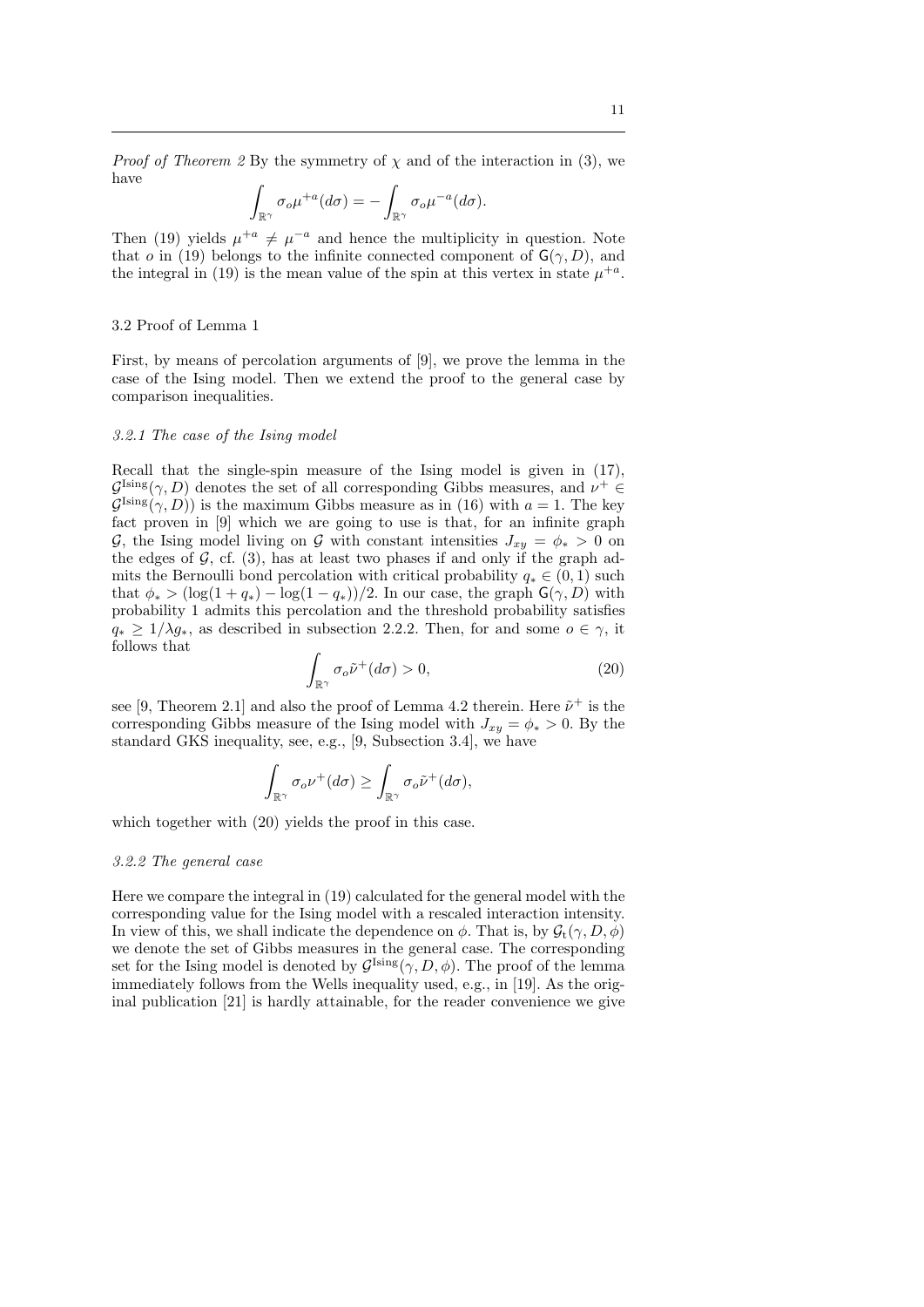a complete proof of this inequality here in the form suitable for our purposes. More general versions of this result can be proven in a similar way.

**Proposition 2 (Wells inequality)** *Let a >* 0 *be such that*

$$
\chi([a\sqrt{2}, +\infty)) \ge \chi([0, a]). \tag{21}
$$

*Then, for each*  $x \in \gamma$  *and for*  $\mu^{+a} \in \mathcal{G}(\gamma, D, \phi)$  *and*  $\nu^{+} \in \mathcal{G}^{\text{Ising}}(\gamma, D, a^2\phi)$ *, we have that*

$$
\int_{\mathbb{R}^{\gamma}} \sigma_x \mu^{+a}(d\sigma) \ge a \int_{\mathbb{R}^{\gamma}} \sigma_x \nu^{+}(d\sigma). \tag{22}
$$

*Proof* For the general choice of *χ*, let  $\Pi_A^{+a}$  be defined as in (6) with  $\bar{\sigma}_x = +a$ for all  $x \in \gamma$ . Since  $\mu^{+a}$  is an accumulation point of the family  $\{ \Pi_{\Lambda}^{+a} : \Lambda \in$  $\mathcal{B}_{b}(\mathbb{R}^{d})$ }, one finds the sequence  $\{ \Lambda_{n} \}_{n \in \mathbb{N}}$  such that the sequence  $\{ \Pi_{\Lambda_{n}}^{+a} \}_{n \in \mathbb{N}}$ converges weakly to  $\mu^{+a}$ . Since the weak topology is introduced by bounded continuous functions, for unbounded spins the latter convergence does not imply the convergence of moments as in (22). The same estimate as in (15) can also be proven for all  $\Pi_A^{+a}$ , which together with (15) yields the convergence

$$
\int_{\mathbb{R}^{\gamma}} \sigma_x \Pi_{\Lambda_n}^{+a}(d\sigma) \to \int_{\mathbb{R}^{\gamma}} \sigma_x \mu^{+a}(d\sigma), \qquad n \to +\infty.
$$

Since the sequence  $\{A_n\}_{n\in\mathbb{N}}$  is exhausting it contains a subsequence,  $\{A_{n_k}\}_{k\in\mathbb{N}}$ , such that also

$$
\int_{\mathbb{R}^{\gamma}} \sigma_x \Pi_{\Lambda_{n_k}}^{\text{Ising}}(d\sigma) \to \int_{\mathbb{R}^{\gamma}} \sigma_x \nu^+(d\sigma), \qquad n \to +\infty,
$$

where  $\Pi_{\Lambda_{n_k}}^{\text{Ising}}$  is the kernel (6) corresponding to the Ising single-spin measure (17), interaction intensities  $a^2J$ , and the choice  $\bar{\sigma}_x = +1$  for all  $x \in \gamma$ . Thus, the validity of (22) will follow if we prove that, for each *Λ* which contains *x*, the following holds

$$
\int_{\mathbb{R}^{\gamma}} \sigma_x \Pi_A^{+a}(d\sigma) \ge a \int_{\mathbb{R}^{\gamma}} \sigma_x \Pi_A^{\text{Ising}}(d\sigma). \tag{23}
$$

Let  $Z_A(a)$  and  $Z_A^{\text{Ising}}(1)$  be the corresponding normalizing factors defined in  $(7)$ . Then by  $(6)$  we have, cf.  $(3)$ ,

$$
\int_{\mathbb{R}^{\gamma}} \sigma_x \Pi_A^{+a} (d\sigma) - a \int_{\mathbb{R}^{\gamma}} \sigma_x \Pi_A^{\text{Ising}} (d\sigma) = \left( Z_A(a) Z_A^{\text{Ising}} (1) \right)^{-1} \tag{24}
$$
\n
$$
\times \int_{\mathbb{R}^{\gamma}} \int_{\mathbb{R}^{\gamma}} (\sigma_x - a \tilde{\sigma}_x) \exp \left\{ \sum_{\{x, y\} \in \mathsf{E}_A(\gamma, D)} J_{yz} [\sigma_y \sigma_z + a^2 \tilde{\sigma}_y \tilde{\sigma}_z] \right\}
$$

$$
+\sum_{y\in\Lambda}[\sigma_y+a\tilde\sigma_y]K_y\bigg\}\bigotimes_{x\in\gamma_A}\big(\chi(d\sigma_x)\otimes\chi^{\text{Ising}}(d\tilde\sigma_x)\big)
$$

*,*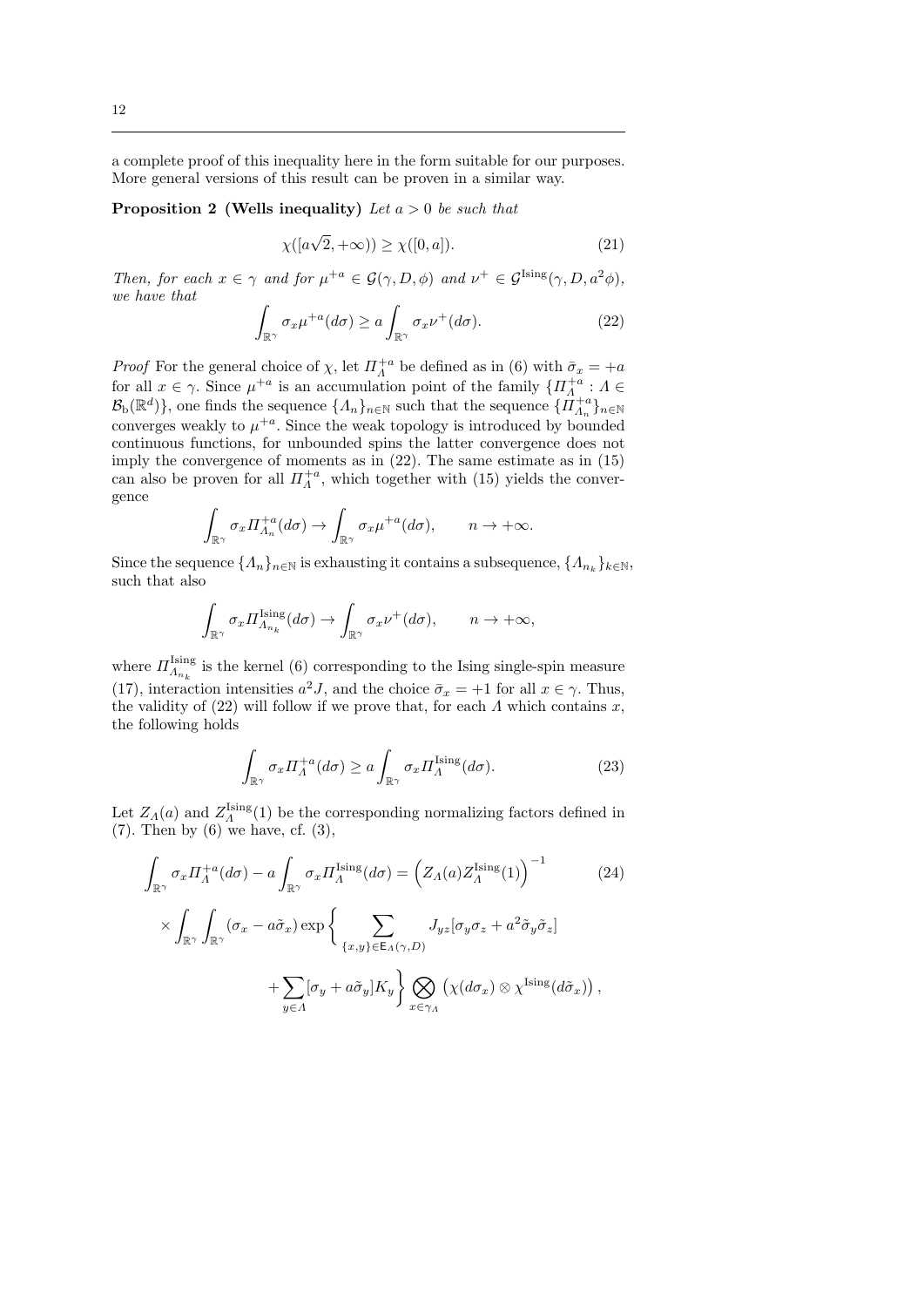where  $\chi^{\text{Ising}}$  is given in (17) and  $K_y = a \sum_{z \in \partial y \cap \Lambda^c} J_{yz}$  if  $\partial y \cap \Lambda^c \neq \emptyset$ , and  $K_y = 0$  otherwise. Note that  $K_y \geq 0$  in both cases. Then (23) will follow from the positivity of the integral on the right-hand side of  $(24)$ . Now we rewrite the integrand in (24) in the variables  $u_x^{\pm} := (\sigma_x \pm a\tilde{\sigma}_x)/\sqrt{2}$ , and then expand the exponent and write the integral as the sum of the products over  $x \in \gamma_A$  of 'one-site' integrals having the form

$$
C_x \int_{\mathbb{R}^2} (u_x^+)^{m_x} (u_x^-)^{n_x} \chi(d\sigma_x) \otimes \chi^{\text{Ising}}(d\tilde{\sigma}_x)
$$
\n
$$
= C_x \int_{\mathbb{R}} \left[ (\sigma_x + a)^{m_x} (\sigma_x - a)^{n_x} + (\sigma_x - a)^{m_x} (\sigma_x + a)^{n_x} \right] \chi(d\sigma_x), \quad C_x \ge 0.
$$
\n(25)

Thus, to prove the statement we have to show that the right-hand side of (25) is nonnegative for all values of  $m_x, n_x \in \mathbb{N}_0$ . By the assumed symmetry of  $\chi$ , the latter integral vanishes if  $m_x$  and  $n_x$  are of different parity. If both are even, then the positivity is immediate. Then it is left to consider the case of  $m_x = 2k + 1$  and  $n_x = 2l + 1$ . By the symmetry of  $\chi$ , we can take  $k \geq l$ . Thus, we have to prove the positivity of the following integral

$$
\int_{\mathbb{R}} \left[ (\sigma + a)^{2k+1} (\sigma - a)^{2l+1} + (\sigma - a)^{2k+1} (\sigma + a)^{2l+1} \right] \chi(d\sigma)
$$

$$
= 2 \int_0^{+\infty} (\sigma^2 - a^2)^{2l+1} \left[ (\sigma + a)^{k-l} + (\sigma + a)^{k-l} \right] \chi(d\sigma).
$$

The function  $\varphi(\sigma) := (\sigma + a)^{k-l} + (\sigma + a)^{k-l}$  is increasing on  $[0, +\infty)$ . The integral on the right-hand side of the latter equality can be written in the form

$$
\int_0^{+\infty} (\sigma^2 - a^2)^{2l+1} \varphi(\sigma) \chi(d\sigma) = I_1(a) + I_2(a) + I_3(a), \qquad (26)
$$
  
\n
$$
I_1(a) := \int_0^a (\sigma^2 - a^2)^{2l+1} \varphi(\sigma) \chi(d\sigma) \ge -a^{4l+2} \varphi(a) \chi([0, a]),
$$
  
\n
$$
I_2(a) := \int_a^{a\sqrt{2}} (\sigma^2 - a^2)^{2l+1} \varphi(\sigma) \chi(d\sigma) \ge 0,
$$
  
\n
$$
I_3(a) := \int_{a\sqrt{2}}^{+\infty} (\sigma^2 - a^2)^{2l+1} \varphi(\sigma) \chi(d\sigma) \ge a^{4l+2} \varphi(a\sqrt{2}) \chi([a\sqrt{2}, +\infty))
$$

Then the property assumed in (21) yields that the sum on the right-hand side of (26) is nonnegative, which completes the proof.

**Acknowledgements** The authors benefited form discussions with Philippe Blanchard and Stas Molchanov, for which they are cordially indebted. This work was financially supported by the DFG through SFB 701: "Spektrale Strukturen und Topologische Methoden in der Mathematik" and through the research project 436 POL 125/0-1.